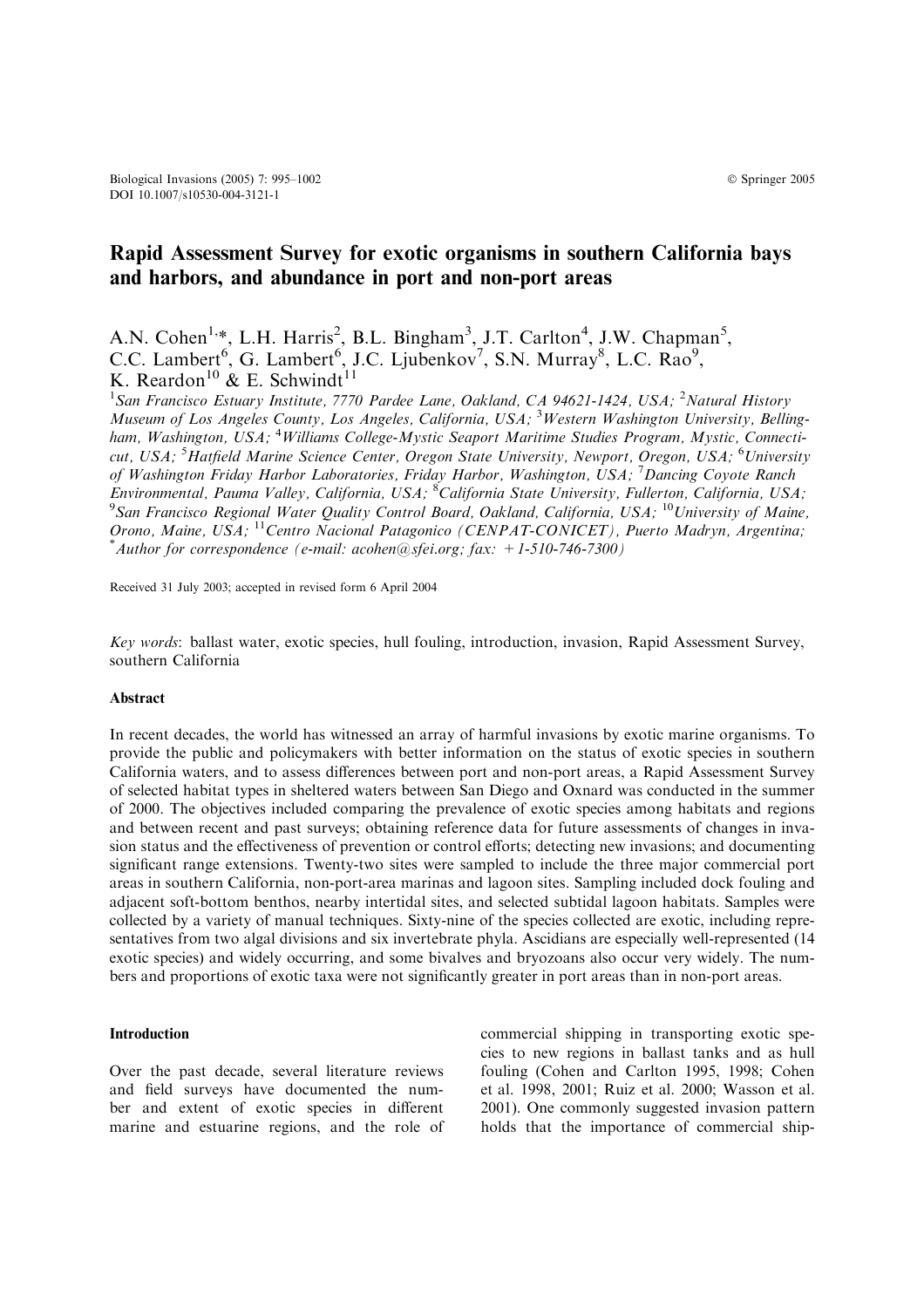ping as a pathway should produce a greater density and diversity of exotic organisms near port areas (e.g. Wasson et al. 2001).

In August 2000 we conducted a field survey for exotic species in selected habitats of southern California bays and harbors. Our objectives were to develop a list of exotic species; to detect newly-arrived species and document range extensions; to compare the number and percentage of exotic species in different habitats and regions; and to develop reference data for future assessments of both native and exotic species and of the effectiveness of prevention or control efforts. To produce as complete a species list as possible given the resources available, we used non-quantitative, 'directed-search' sampling by a team of taxonomic experts. We report here on the survey's general results and on exotic species abundance in port and non-port areas.

# Materials and methods

Twenty-two sites were sampled to represent the three commercial port areas in southern California (San Diego, Los Angeles/Long Beach and Port Hueneme), non-port-area marinas and lagoon sites from about  $32.5^{\circ}$  to  $34^{\circ}$  N latitude (Table 1; Figure 1). Site co-ordinates were measured with a hand-held Garmin-12 GPS unit and near-surface salinity and temperature were measured with two refractometers and thermometers and averaged. At each site, samples were collected during a period of approximately one hour using a variety of manual techniques. The survey participants (co-authors on this paper) attempted to sample the full range of biotic assemblages represented by the available substrates and microhabitats in order to maximize the number of species collected. Float fouling (organisms growing on the sides and undersides of floating docks and associated bumpers, tires, ropes, etc.) and fouling on fixed subtidal and intertidal structures (pilings, bridge supports, etc.) were sampled with scrapers and other hand implements. Benthic samples were taken with a 0.0225 m<sup>2</sup> Ponar grab and washed onto a 0.5 mm sieve, and at two sites intertidal and shallow subtidal benthic mollusks were sampled by hand. The samples were transported on ice in insulated coolers to laboratories at the Natural History Museum of Los Angeles County (NHMLAC) and the San Diego Ocean Monitoring Laboratory, where they were sorted and identified to lowest possible taxon. Specimens were fixed and preserved by appropriate techniques and deposited with NHMLAC.

Organisms were classified by origin status as native, cryptogenic or exotic. Organisms that were not identified to a sufficiently low taxon to determine their origin status were classified as indeterminate. In most cases determinate organisms were identified to species, but in a few cases higher taxon identification allowed determination of origin status (for example, identification to genus when the genus is known only from other ocean regions [and therefore exotic status], or when all known species in the genus are native to the study region [and therefore native status]). Criteria 1–3 and 6–9 of Chapman and Carlton (1994) were used to determine origin status (1. was previously unknown in the region; 2. has expanded its range in the region; 3. is associated with a human dispersal mechanism; 6. has a restricted or discontinuous distribution in the region compared to native species; 7 and 8. has a disjunct global distribution not explained by its natural dispersal capability; 9. belongs to an otherwise exotic taxonomic group). Criterion 4, 'association with or dependency on other introduced species,' was used as evidence of exotic status only if the association or dependency appeared to be obligate or near-obligate. We did not consider criterion 5, 'prevalence on or restriction to new or artificial environment(s),' to be sufficiently discriminatory to use as evidence of exotic status.

We used non-parametric Spearman rank coefficients to check site latitudes, salinities and temperatures for significant correlations. We treated the number of species classified as exotic, and the number classified as either exotic or cryptogenic ('exotic/cryptogenic'), as low and high estimates, respectively, of the true number of exotic species among those collected and identified, and included both in our analyses. We used nonparametric Wilcoxon rank sums to assess differences in the number of exotic species and the percentage of determinate species that are exotic in port area sites (sites in San Diego Bay, Los Angeles/Long Beach harbors or Port Hueneme)

# 996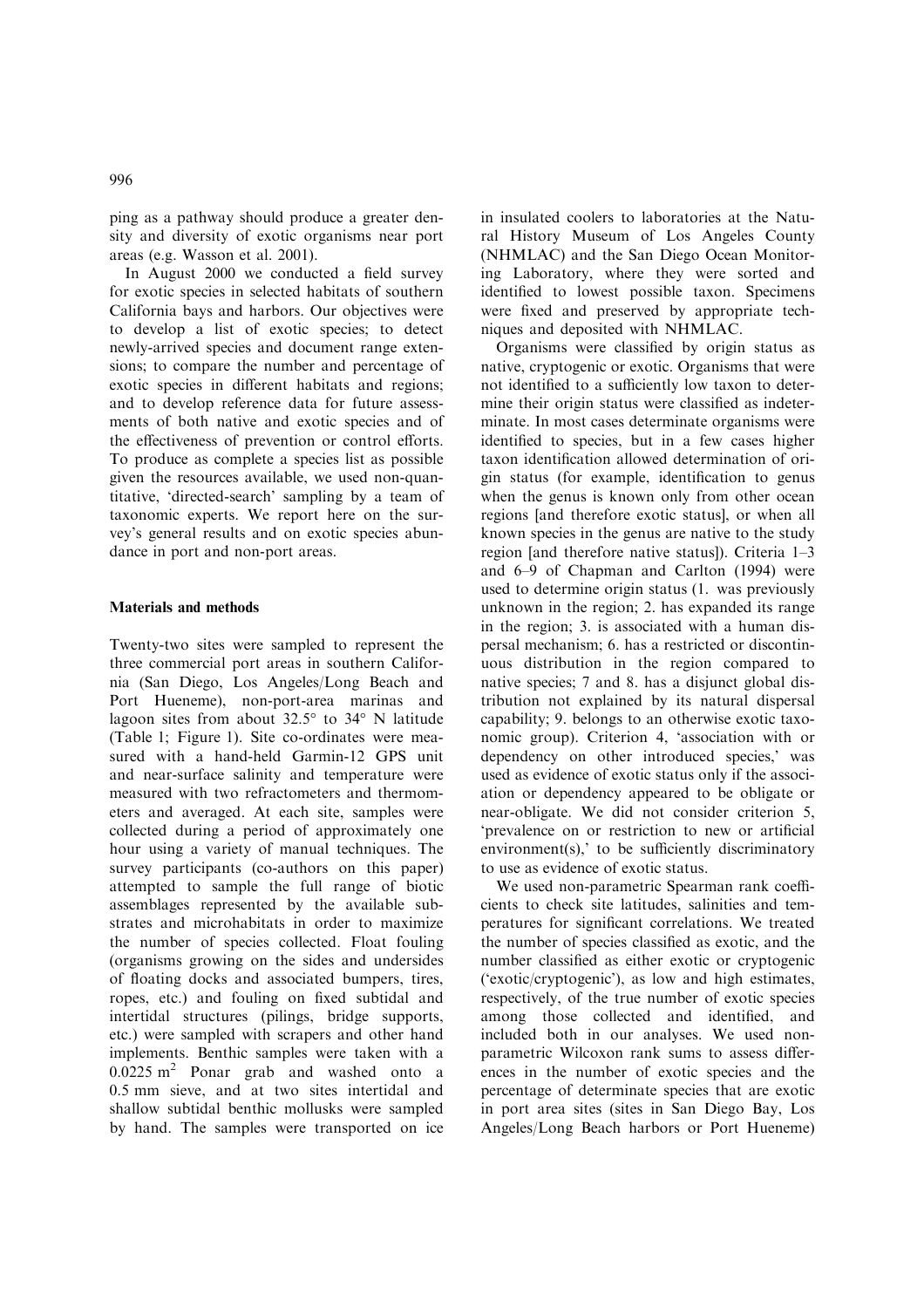| number<br>Site             | Site name<br>(location)                                          | County                 | Latitude (N)                               | Longitude (W)                              | Date sampled           | Area type    | Salinity<br>(ppt) | Temperature<br>င့ |
|----------------------------|------------------------------------------------------------------|------------------------|--------------------------------------------|--------------------------------------------|------------------------|--------------|-------------------|-------------------|
| $\overline{\circ}$         | Chula Vista Boat Ramp                                            | San Diego              | $32^{\circ}37'16''$                        | 117°06'11''                                | 8/26/2000              | Port         | 36.5              | 27                |
|                            | San Diego Bay)                                                   |                        |                                            |                                            |                        |              |                   |                   |
| $\Omega$<br>$\mathfrak{S}$ | Fiddler's Cove (San Diego Bay)<br>Shelter Island (San Diego Bay) | San Diego<br>San Diego | $32^{\circ}42'36''$<br>$32^{\circ}39'07''$ | $17^{\circ}08'58''$<br>$17^{\circ}14'03''$ | 8/26/2000<br>8/26/2000 | Port<br>Port | 35.5<br>35.5      | ង<br>កំពុង<br>ស   |
| $\mathfrak{q}$             | Seaforth Landing (Mission Bay)                                   | San Diego              | $32^{\circ}45'52''$                        | $17^{\circ}14'17''$                        | 8/28/2000              | Non-port     | 34.5              |                   |
| $\mathfrak{S}$             | San Dieguito Lagoon                                              | San Diego              | $32^{\circ}58'04''$                        | $17^{\circ}15'35''$                        | 8/28/2000              | Non-port     | 18.5              |                   |
| $\delta$                   | Snug Harbor Marina                                               | San Diego              | $33^{\circ}08'52'$                         | $17^{\circ}19'56''$                        | 8/28/2000              | Non-port     | 35                |                   |
|                            | (Agua Hedionda Lagoon)                                           |                        |                                            |                                            |                        |              |                   |                   |
| $\overline{0}$             | Oceanside Harbor                                                 | San Diego              | $33^{\circ}12'34'$                         | $17^{\circ}23'41''$                        | 8/28/2000              | Non-port     | 34.5              | 22.5              |
| $\infty$                   | Huntington Harbor Yacht                                          | Orange                 | $33^{\circ}42'45''$                        | $118^{\circ}03'40''$                       | 8/31/2000              | Non-port     | $\overline{34}$   | 22.5              |
|                            | Club (Anaheim Bay)                                               |                        |                                            |                                            |                        |              |                   |                   |
| $\infty$                   | Long Beach Yacht Club                                            | Los Angeles            | $33^{\circ}45'13'$                         | $118^{\circ}06'51''$                       | 8/31/2000              | Non-port     | 34                | 20.8              |
|                            | (Alamitos Bay)                                                   |                        |                                            |                                            |                        |              |                   |                   |
| $\supseteq$                | Colorado Lagoon (Alamitos Bay)                                   | Los Angeles            | $33^{\circ}46'16''$                        | $18^{\circ}08'05''$                        | 8/31/2000              | Non-port     | 34                |                   |
| $\equiv$                   | Long Beach Downtown Marina                                       | Los Angeles            | $33^{\circ}45'29''$                        | $18^{\circ}11'22''$                        | 8/30/2000              | Non-port     | 35<br>34.5        | $\frac{22}{21}$   |
| $\overline{c}$             | Pilots' Dock (Long Beach Harbor)                                 | Los Angeles            | $33^{\circ}44'50''$                        | $18^{\circ}12'56''$                        | 8/30/2000              | Port         |                   | $19.5$<br>20.5    |
| $\mathbf{L}$               | Impound Marina                                                   | Los Angeles            | $33^{\circ}45'50''$                        | $18^{\circ}14'40''$                        | 8/30/2000              | Port         | 34.5              |                   |
|                            | (Long Beach Harbor)                                              |                        |                                            |                                            |                        |              |                   |                   |
| $\overline{4}$             | Newmarks Yacht Harbor                                            | Los Angeles            | $33^{\circ}45'52'$                         | $118^{\circ}14'59'$                        | 8/24/2000              | Port         | $\mathfrak{z}$    | 22                |
|                            | (Los Angeles Harbor)                                             |                        |                                            |                                            |                        |              |                   |                   |
| 15                         | Island Yacht Anchorage                                           | Los Angeles            | $33^{\circ}46'22'$                         | $118^{\circ}14'52''$                       | 8/24/2000              | Port         | 31.5              | 22.5              |
|                            | (Los Angeles Harbor)                                             |                        |                                            |                                            |                        |              |                   |                   |
| $\overline{16}$            | Watchorn Basin                                                   | Los Angeles            | 33°43'13'                                  | $118^{\circ}16'35'$                        | 8/24/2000              | Port         | 34.5              | 21.5              |
|                            | (Los Angeles Harbor)                                             |                        |                                            |                                            |                        |              |                   |                   |
| $\overline{17}$            | Cabrillo Beach Boat Ramp                                         | Los Angeles            | $33^{\circ}42'47''$                        | $118^{\circ}16'06''$                       | 8/24/2000              | Port         | 35                | $\overline{c}$    |
|                            | Los Angeles Harbor)                                              |                        |                                            |                                            |                        |              |                   |                   |
| 18                         | King Harbor                                                      | Los Angeles            | $33^{\circ}50'47''$                        | 18°23'49'                                  | 8/29/2000              | Non-port     | 34.5              |                   |
| 19                         | Marina del Rey                                                   | Los Angeles            | 33°58'20"                                  | $18^{\circ}27'08''$                        | 8/29/2000              | Non-port     | 34.5<br>35        | 24.29             |
| $\overline{c}$             | Hueneme Sportfishing Dock                                        | Ventura                | $34^{\circ}08'53''$                        | $19^{\circ}12'07''$                        | 8/25/2000              | Port         |                   |                   |
|                            | Port of Hueneme)                                                 |                        |                                            |                                            |                        |              |                   |                   |
| $\overline{z}$             | Jack's Landing                                                   | Ventura                | 34°09'49'                                  | $119^{\circ}13'22''$                       | 8/25/2000              | Non-port     | 35.5              | $\overline{c}$    |
|                            | Channel Islands Harbor)                                          |                        |                                            |                                            |                        |              |                   |                   |
| 22                         | Anacapa Isle Marina                                              | Ventura                | 34°10'23'                                  | $119^{\circ}13'37''$                       | 8/25/2000              | Non-port     | 35                | $\overline{c}$    |
|                            | Channel Islands Harbor)                                          |                        |                                            |                                            |                        |              |                   |                   |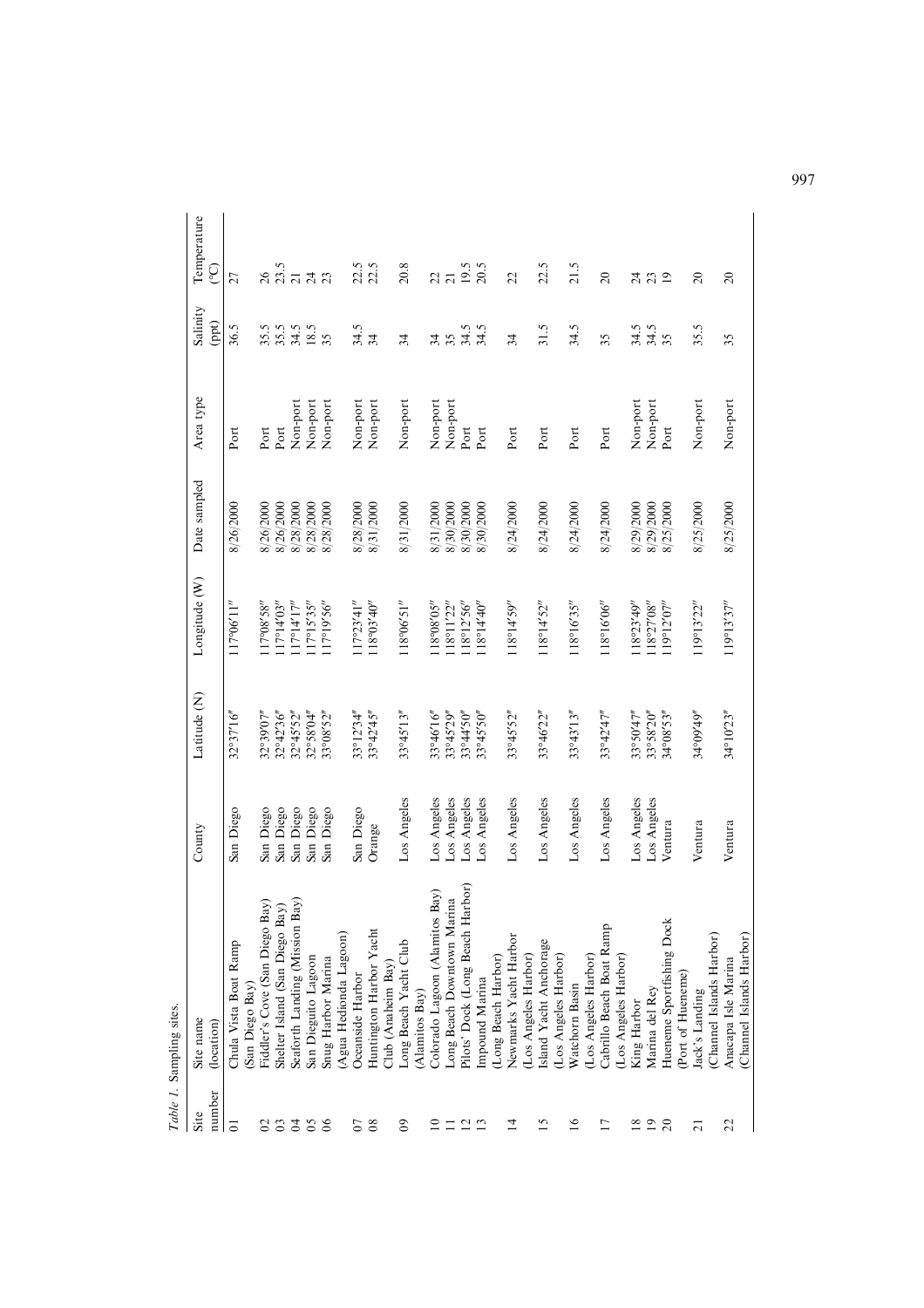

Figure 1. Sampling sites, numbered as in Table 1. Port area sites marked by squares, and non-port area sites by circles.

vs non-port area sites (all others). To test departures from expected counts of the total number of native, cryptogenic and exotic species in port and non-port area sites, we applied likelihoodratio (chi-squared) tests to the species unique to either port or non-port areas, since shared species provide no information on differences between these areas. All statistical analyses were conducted with JMP version 5 software.

## Results

The salinity ranged from 34 to 36.5 ppt at most sites, with lower values of 31.5 ppt at Site 15 (Island Yacht Anchorage, at the mouth of the Dominguez Channel in Los Angeles Harbor) and 18.5 ppt for Site 5 (San Dieguito Lagoon) (Table 1). Surface water temperature ranged from 19.5 to 27  $\rm{^{\circ}C}$  (Table 1) and was negatively correlated with latitude (Spearman's  $r_s = -0.53$ ,  $P = 0.012$ ). We collected and identified float fouling at 20 sites, organisms in benthic grabs at 11 sites, intertidal barnacles on pilings and benthic mollusks each at 9 sites, and subtidal fixed-structure fouling at 2 sites.

Of the 286 determinate taxa, 69 (24%) were classified as exotic and 51 (18%) as cryptogenic (Table 2). The exotic organisms included representatives of eight high-level taxonomic groups, with mollusks (all of them bivalves), arthropods (mainly crustaceans), bryozoans, tunicates and annelids (all polychaetes) being especially widespread (Table 3). The most widely-occurring species were the mussel Mytilus galloprovincialis<sup>1</sup> (collected at all 22 sites), the cheilostome bryozoans Watersipora subtorquata (20 sites) and Bugula neritina (17 sites), and the sea squirts Ciona intestinalis (19 sites), Styela clava (19 sites), Styela plicata (19 sites), Botrylloides violaceus (16 sites)

998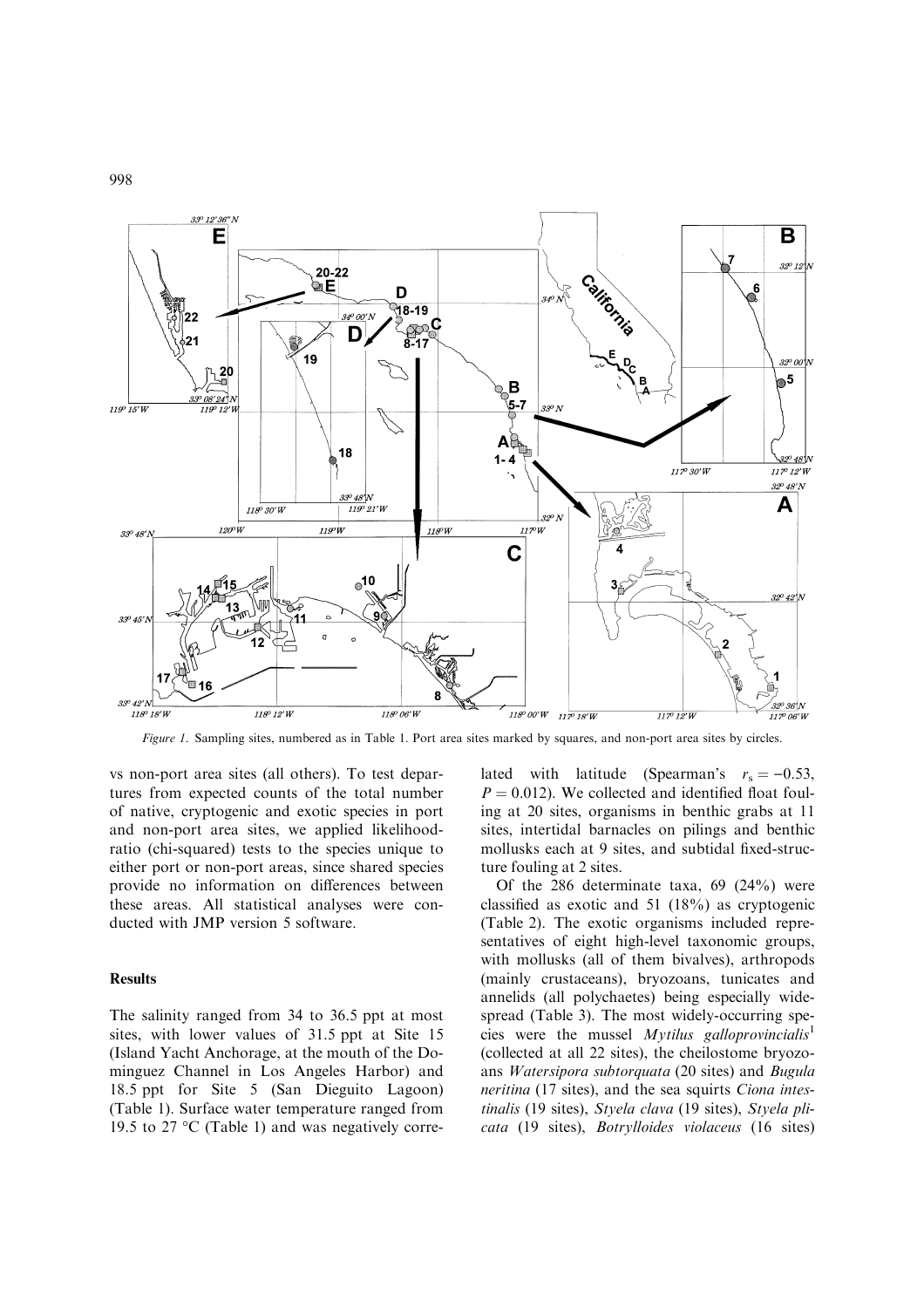| ı<br>١                                                                         |               |
|--------------------------------------------------------------------------------|---------------|
| ֧֧֧֧֧֧֧֧ׅ֧֧֛֧ׅ֧֧֚֚֚֚֚֚֚֚֚֚֚֚֚֚֚֚֚֚֚֚֚֚֚֚֚֚֝֝֓֕֓֡֝֬֝֓֝֓֝֓֜֓֜֓֝֬֜֝֬֜֓֬֝֬<br>ׇ֚֬֡ |               |
|                                                                                |               |
|                                                                                |               |
|                                                                                |               |
| ׇ֚֚֬֡                                                                          |               |
|                                                                                |               |
|                                                                                |               |
|                                                                                |               |
|                                                                                |               |
|                                                                                |               |
|                                                                                |               |
|                                                                                |               |
|                                                                                |               |
|                                                                                |               |
| :<br>j<br>l                                                                    |               |
| į                                                                              |               |
| )<br>)<br>)                                                                    |               |
|                                                                                |               |
| ŗ                                                                              |               |
| $\sim$<br>$\frac{1}{2}$                                                        |               |
|                                                                                |               |
| <b>.</b><br>.<br>ł<br>١                                                        |               |
|                                                                                |               |
|                                                                                |               |
|                                                                                |               |
|                                                                                |               |
| .<br>.<br>.                                                                    |               |
|                                                                                |               |
|                                                                                |               |
| ì<br>l                                                                         |               |
|                                                                                |               |
|                                                                                |               |
| i                                                                              |               |
| ı                                                                              |               |
|                                                                                |               |
| j<br>ļ                                                                         |               |
| itat.                                                                          |               |
| j                                                                              |               |
|                                                                                |               |
|                                                                                |               |
|                                                                                |               |
| J                                                                              |               |
| i                                                                              |               |
|                                                                                |               |
|                                                                                |               |
|                                                                                | ;             |
| í                                                                              |               |
| l                                                                              | <b>.</b><br>. |
| ì<br>I<br>I                                                                    |               |
|                                                                                |               |

|                         | Floats                                  | Benthic grabs      | Other benthic | Intertidal barnacles  | Subtidal fixed                                                                 | All habitats/methods                                                                                                                                                                    |
|-------------------------|-----------------------------------------|--------------------|---------------|-----------------------|--------------------------------------------------------------------------------|-----------------------------------------------------------------------------------------------------------------------------------------------------------------------------------------|
|                         |                                         |                    | mollusks      | on pilings            | structures                                                                     |                                                                                                                                                                                         |
| Number of sites sampled | 20 / 10 / 10                            | 1/5/6              | 9/3/6         | 9/4/5                 | 2/0/2                                                                          | 22 / 10 / 12                                                                                                                                                                            |
| Vative taxa             | 132 / 95 / 91                           | 35 / 16 / 23       | 16 / 1 / 16   | 2/2/2                 | $8 / - 8$                                                                      |                                                                                                                                                                                         |
| Typtogenic taxa         | $\frac{31}{2}$<br>47 / 40               | 11/6/8             | 0 / 0 / 0     | 0/0/0                 |                                                                                | $\frac{166}{51}/\frac{109}{118}$                                                                                                                                                        |
| Exotic taxa             | 65 / 59 / 49                            | 13 / 9 / 10        | 2/1/1         | 1/1/1                 |                                                                                |                                                                                                                                                                                         |
| Total determinate taxa  |                                         | 59 / 31 / 41       | 18 / 2 / 17   | 3/3/3                 | $\begin{array}{c c} 3 & / - / 3 \\ 21 & / - / 21 \\ 32 & / - / 32 \end{array}$ |                                                                                                                                                                                         |
| <b>Exotic</b> fraction  | $244 / 194 / 171$<br>0.27 / 0.30 / 0.29 | 0.22 / 0.29 / 0.24 | 0.11 / 0.50   | 0.33<br>0.33 / 0.33   |                                                                                |                                                                                                                                                                                         |
| Cryptogenic fraction    | 0.19 / 0.21 / 0.18                      | 0.19 / 0.19 / 0.20 | 0/0/0         | 0/0/0                 | $\begin{array}{l} 0.66 / - 0.66 \\ 0.09 / - 0.09 \\ 10 / - 10.09 \end{array}$  | $\begin{array}{c} 69 \: / \: 61 \: / \: 55 \\ 286 \: / \: 213 \: / \: 207 \\ 0.24 \: / \: 0.29 \: / \: 0.27 \\ 0.18 \: / \: 0.2 \: / \: 0.16 \\ 1.23 \: / \: 91 \: / \: 72 \end{array}$ |
| ndeterminate taxa       | 03 / 76 / 60                            | 33 / 27 / 12       | 2/1/1         | $\frac{1}{1}$ / 0 / 1 |                                                                                |                                                                                                                                                                                         |
|                         |                                         |                    |               |                       |                                                                                |                                                                                                                                                                                         |

|   | to and fraculation of collection. By major faxonomic emune |
|---|------------------------------------------------------------|
|   |                                                            |
|   |                                                            |
|   |                                                            |
|   | :                                                          |
|   |                                                            |
|   |                                                            |
|   | )<br>1<br>$\ddotsc$                                        |
|   | ۱,                                                         |
| l | .<br>F                                                     |

| Table 3. Species diversity and frequency of |                          | collection, by major taxonomic groups. |        |           |                                 |        |  |
|---------------------------------------------|--------------------------|----------------------------------------|--------|-----------|---------------------------------|--------|--|
| Major taxon                                 | Number of taxa collected |                                        |        |           | Number of sites where collected |        |  |
|                                             | Native                   | Cryptogenic                            | Exotic | Native    | Cryptogemc                      | Exotic |  |
| Chlorophyta (green algae)                   |                          |                                        |        |           |                                 |        |  |
| Phaeophyta (brown algae)                    |                          |                                        |        |           |                                 |        |  |
| Rhodophyta (red algae)                      |                          |                                        |        |           |                                 |        |  |
| Other Protoctista                           |                          |                                        |        |           |                                 |        |  |
| Porifera (sponges)                          |                          |                                        |        |           |                                 |        |  |
| Cnidaria (hydroids, anemones, etc.)         |                          |                                        |        |           |                                 |        |  |
| Platyhelminthes (flatworms)                 |                          |                                        |        |           |                                 |        |  |
| Nemertea (ribbon worms)                     |                          |                                        |        |           |                                 |        |  |
| Annelida (segmented worms)                  |                          |                                        |        | $\approx$ |                                 |        |  |
| Mollusca (clams, etc.)                      |                          |                                        |        | 23        |                                 |        |  |
| Arthropoda (crustaceans, etc.)              |                          |                                        |        |           |                                 | 77     |  |
| Вгуогоа                                     |                          |                                        |        |           |                                 |        |  |
| Echinodermata (sea stars, etc.)             |                          |                                        |        |           |                                 |        |  |
| Tunicata (sea squirts)                      |                          |                                        |        |           |                                 |        |  |
| Chordata: Pisces (fish)                     |                          |                                        |        |           |                                 |        |  |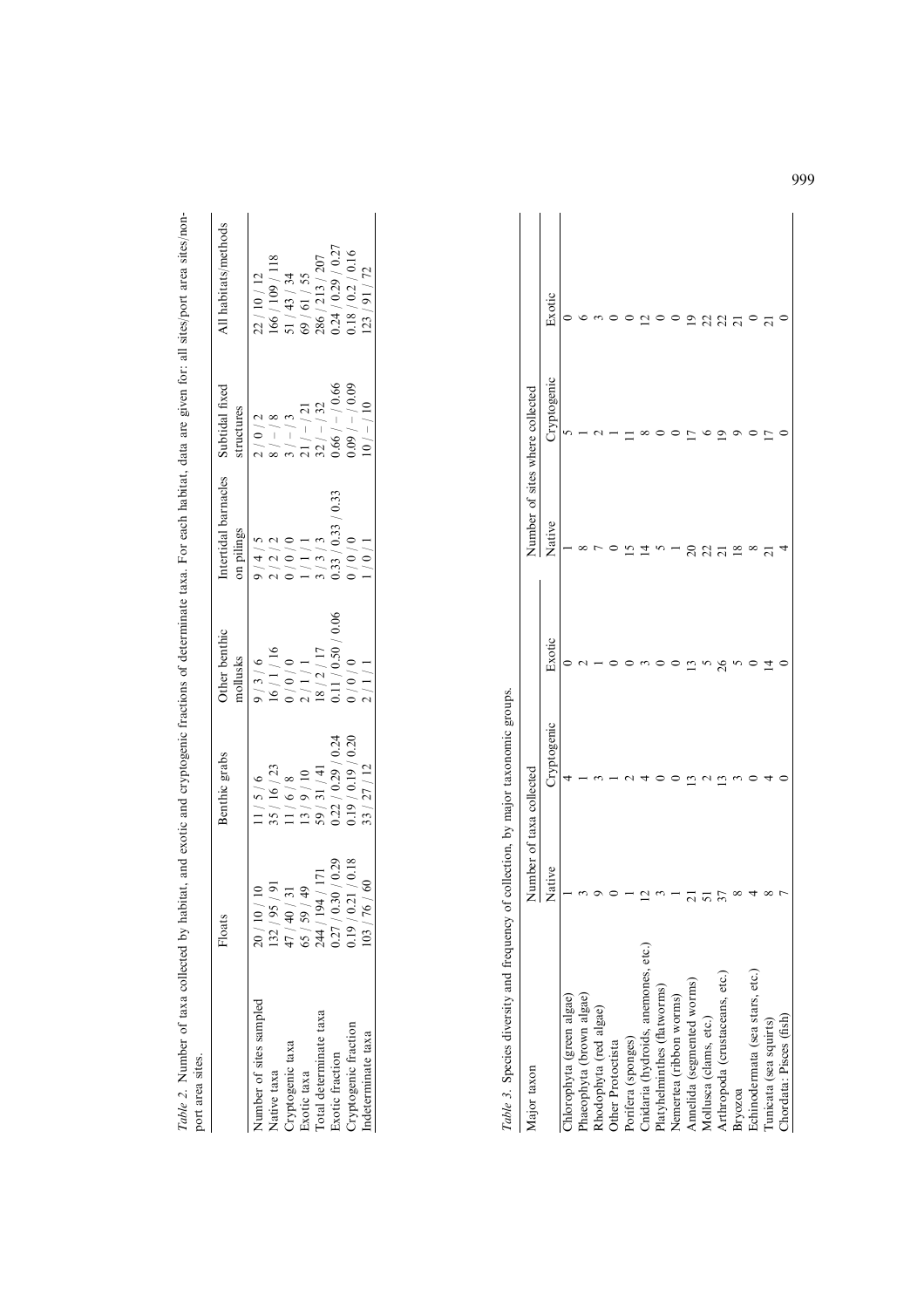|                           | Floats        | Benthic<br>grabs | Other benthic<br>mollusks | Intertidal barnacles<br>on pilings | Subtidal fixed<br>structures |
|---------------------------|---------------|------------------|---------------------------|------------------------------------|------------------------------|
|                           |               |                  |                           |                                    |                              |
| Exotic                    |               |                  |                           |                                    |                              |
| Per site <sup>a</sup>     | $0.28 - 0.69$ | $0 - 0.67$       | $0 - 1.00$                | $0 - 1.00$                         | $0.58 - 0.67$                |
| Overall mean <sup>b</sup> | 0.43          | 0.30             | 0.11                      | 0.40                               | 0.64                         |
| Exotic/cryptogenic        |               |                  |                           |                                    |                              |
| Per site <sup>a</sup>     | $0.41 - 0.83$ | $0 - 0.83$       | $0 - 1.00$                | $0 - 1.00$                         | $0.75 - 0.79$                |
| Overall mean <sup>b</sup> | 0.60          | 0.48             | 0.11                      | 0.40                               | 0.78                         |

Table 4. Fraction of determinate species that are exotic or exotic/cryptogenic.

<sup>a</sup>The number of exotic (or exotic/cryptogenic) species divided by the number of determinate species at a single site; the ranges are given.

 $b^b$ The mean number of exotic (or exotic/cryptogenic) species at all sites divided by the mean number of determinate species at all sites.

and Botryllus schlosseri (15 sites). These findings are consistent with previous reports of the common occurrence of exotic sea squirts in southern California boat harbors (Lambert and Lambert 1998, 2003).

Sixty-five of the exotic and 47 of the cryptogenic taxa were found on floating docks and associated structures, 13 exotic and 11 cryptogenic taxa in benthic grabs, and 21 exotic and 3 cryptogenic taxa on fixed subtidal structures (Table 2). We found the exotic barnacle Balanus amphitrite at 6 of the 9 sites where we took intertidal scrapings from pilings. We collected the Atlantic mussel Geukensia demissa in the intertidal zone on the beach at site 10 and the Japanese oyster Crassostrea gigas in shallow water at sites 15 and 17.

The largest number of taxa were found on floating docks (which was the most intensively sampled habitat), with means of 20.1 exotic, 8.2 cryptogenic and 18.7 native taxa per float site. Float sites also had a relatively high fraction of their determinate taxa classified as exotic (or exotic/cryptogenic), with the percentage at a site ranging 28– 69% (41–83%), with an overall mean of  $43\%$ (60%) (Table 4). Fixed subtidal structures ranked higher with an overall mean of 64% (78%), but only two such structures were sampled.

The median number of exotic/cryptogenic taxa, and the median percentages of exotic and exotic/ cryptogenic taxa collected on floating docks were lower at port area than at non-port area sites. The median number of exotic taxa was slightly higher at port area sites (20.5 taxa) than at nonport area sites (20 taxa), but the difference was not significant ( $P > 0.762$ ). The median numbers and median percentages of exotic and of exotic/

cryptogenic taxa collected in benthic grabs, among benthic mollusks and among intertidal barnacles on pilings were higher but not significantly so at port than at non-port sites, though small numbers make these comparisons weak.

The total numbers of native, of cryptogenic and of exotic taxa were higher at port than non-port area sites for organisms collected from floating docks, but not for organisms from other habitats (Table 2). Departures from expected counts were positive but not significant for exotic and cryptogenic taxa collected from floating docks at port area sites  $(n = 123, \gamma^2 = 4.213, P > 0.122)$ . Departures from expected counts were positive but not significant for exotic taxa collected in benthic grabs at port area sites ( $n = 46$ ,  $\chi^2 = 0.052$ ,  $P > 0.975$ , though low expected counts make the analysis suspect. There were too few determinate taxa to analyze the other habitats.

### Discussion

Overall, we found that exotic organisms are a substantial and sometimes dominant presence in the sampled habitats in southern California bays and harbors. We collected 66 exotic invertebrates, compared to a total of 48 exotic invertebrates previously reported for the region in a comprehensive review of literature and records (Carlton 1979, pp. 426, 555, 556, 871–875), reflecting both an increase in the number of exotics and in our knowledge of them. Relative to other recent surveys using similar methods in the northeastern Pacific Ocean, the number of exotic taxa collected (69) was greater than in Puget Sound (39) or Wil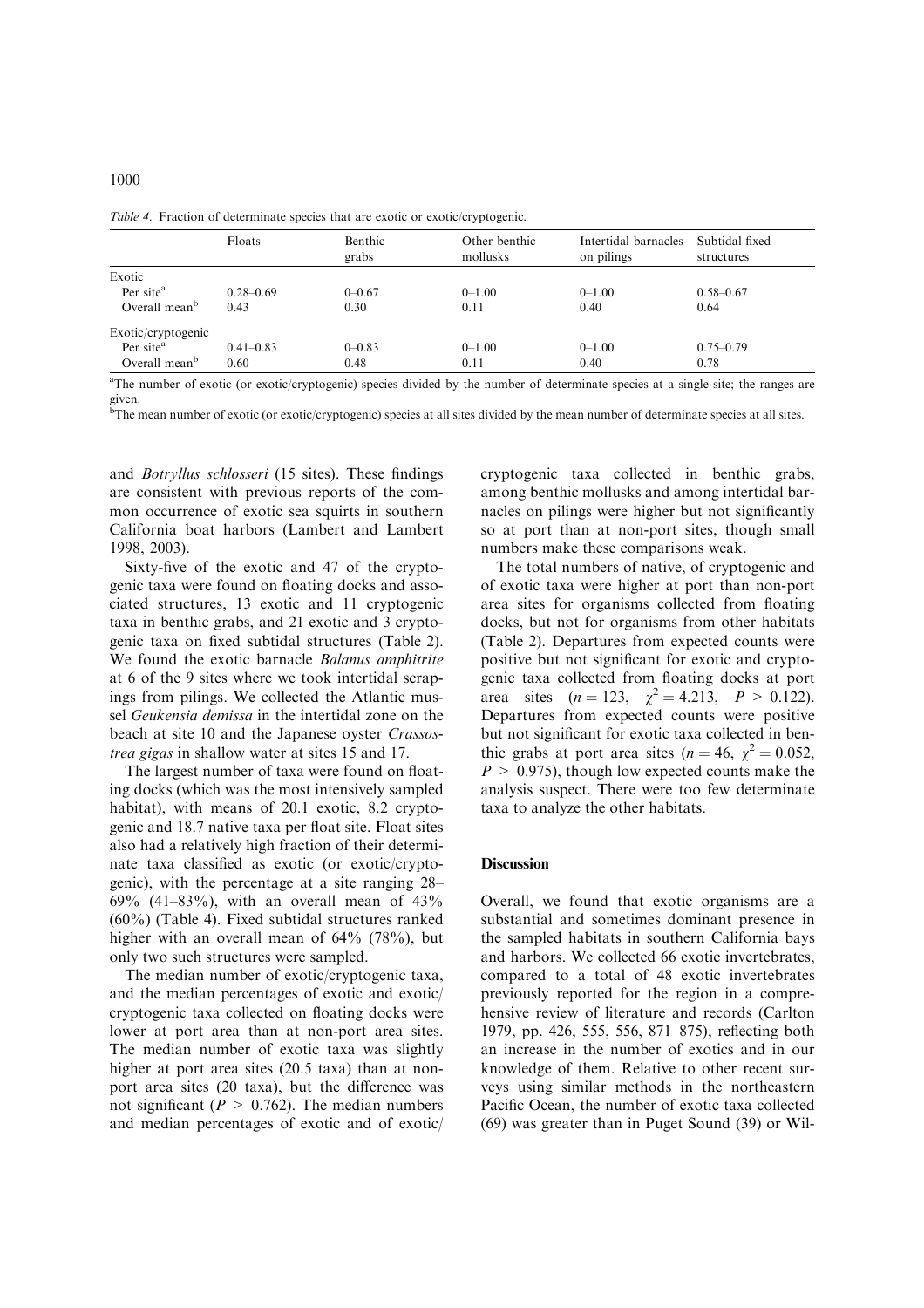lapa Bay (34) (Cohen et al. 1998, 2001) and about the same as in San Francisco Bay (mean of 70 exotic taxa in 4 surveys, with 99 exotic taxa in all) (A.N. Cohen unpublished data). Although not measured, dominance by exotic taxa (in terms of numbers of individuals) appeared to be generally greater than in Puget Sound and less than in San Francisco Bay.

The finding that there were not significantly greater numbers or proportions of exotic or exotic/cryptogenic taxa collected in port areas than in non-port areas runs counter to some expectations, but does not necessarily imply that commercial ports are not important or even dominant gateways for the entry of exotic taxa. Other scenarios consistent with this finding include the following: (1) historically active introduction pathways (such as oyster aquaculture) that operated in non-port as well as port areas may mask the current importance of port-related introductions in southern California; (2) exotic taxa initially introduced to southern California port areas may spread (either naturally or anthropogenically) to non-port areas too rapidly for current sampling regimes to detect elevated numbers near port areas; and (3) ports in the northeastern Pacific but outside of southern California may be important gateways with subsequent spread to both port and non-port areas in southern California. Further examination of the pathways and timing of introductions and the rates of subsequent spread in southern California may allow determination of which scenario or combination of scenarios holds.

### Acknowledgements

We are grateful to the Natural History Museum of Los Angeles County and the San Diego Ocean Monitoring Laboratory for generously allowing us the use of their laboratories and equipment; Leslie Harris, Ricardo Martinez Lara, Richard Rowe and Ron Velarde for arranging laboratory use; Don Cadien for invaluable taxonomic assistance; and Leslie Harris and David Ocker for hosting us at their home. The State Water Resources Control Board, California Department of Fish and Game, and National Fish and Wildlife Foundation provided financial support. Evangelina Schwindt was supported by a fellowship from Fundacion Antorchas during manuscript revision.

Appendix A. Exotic species collected.

| Protoctista: Phaeophyta                        |
|------------------------------------------------|
| Sargassum muticum                              |
| Undaria pinnatifida                            |
| Protoctista: Rhodophyta                        |
| Lomentaria hakodatensis                        |
| Cnidaria: Anthozoa                             |
| Bunodeopsis sp. A of Ljubenkov 1996            |
| Diadumene franciscana                          |
| Diadumene lineata                              |
| Annelida: Polychaeta                           |
| Amblyosyllis speciosa of Imajima 1972 Figure D |
| Bispira sp. A Harris                           |
| Branchiomma sp. A Harris                       |
| Branchiosyllis exilis                          |
| Demonax sp. A Harris                           |
| Ficopomatus enigmaticus                        |
| Hydroides diramphus                            |
| Hydroides elegans                              |
| Lumbrineris sp. G Harris                       |
| Myrianida pachycera                            |
| Nicolea sp. A Harris                           |
| Pseudopolydora paucibranchiata                 |
| Typosyllis nipponica                           |
| Mollusca: Bivalvia                             |
| Crassostrea gigas                              |
| Geukensia demissa                              |
| Musculista senhousia                           |
| Mytilus galloprovincialis                      |
| Teredo bartschi                                |
|                                                |
| Arthropoda: Chelicerata: Pycnogonida           |
| Ammothella hilgendorfi                         |
| Arthropoda: Crustacea: Cirripedia              |
| Balanus amphitrite                             |
| <b>Balanus</b> eburneus                        |
| Arthropoda: Crustacea: Tanaidacea              |
| Sinelobus cf. stanfordi                        |
| Arthropoda: Crustacea: Isopoda <sup>a</sup>    |
| Ianiropsis tridens                             |
| Limnoria tripunctata                           |
| Paranthura japonica                            |
| Sphaeroma quoyanum                             |
| Arthropoda: Crustacea: Amphipoda: Gammaridea   |
| Ampithoe valida                                |
| Aoriodes secundus                              |
| Chelura terebrans                              |
| Elasmopus rapax                                |
| Ericthonius brasiliensis                       |
| Grandidierella japonica                        |
| Jassa marmorata                                |
| Leucothoe alata                                |
| Liljeborgia sp. A of Montagne and Cadien 2001  |